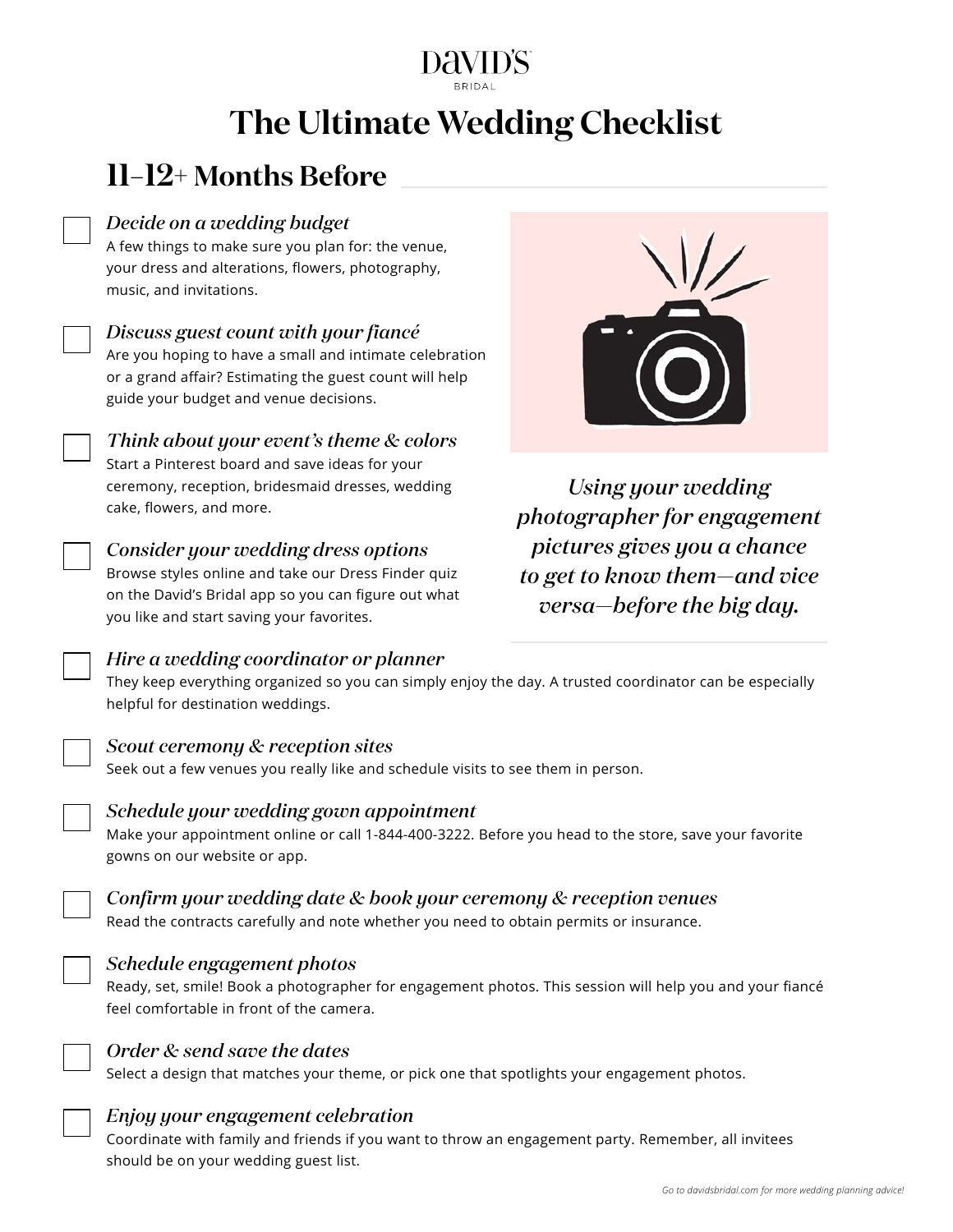# **9–10 Months Before**

*Pop the question: Will you be my bridesmaid?*

Ask your friends to stand by your side on the big day.

### *Choose your wedding dress*

Our stylists are ready to help you find your dream wedding dress, within budget. Bring a friend or two if you'd like a second opinion!



# *Schedule your first dress fitting*

Get the perfect fit with the help of our alterations experts. They can also personalize your dress with details like sleeves, a corset back, or a bustle.



Put together a wedding palette to tie together everything from invitations to bridesmaid dresses.

# *Browse bridesmaid dresses*

Mark your favorite styles on our website or app, then share with your friends.

# *Start a gift registry*

Make a date with your fiancé to set up your gift registry. It's a good idea to do this early on so guests can use it for your shower, if you're having one, as well as the wedding.



# *Book your ceremony officiant*

If you don't have a specific officiant in mind, ask your venue to recommend one who suits your style and spirit.

# **7–8 Months Before**

#### *Schedule your bridesmaid appointment*

Make your wedding party appointment online or call 1-844-400-3222, and have a girls' day out! We also have appointments for mothers of the bride and groom.

#### *Book your photographer & videographer*

Hire pros you trust to capture beautiful memories of your special day.



### *Decide on a caterer*

If your venue doesn't include catering, research options and give their sample menus a try.



#### *Research music options for your ceremony & reception*

From a string quartet to a rock band to your favorite playlist, music helps define the wedding's vibe. Decide if you want live music or a DJ—or both.



*Can't pick just one kind of cake? Many bakers let you pick a different flavor for each layer.*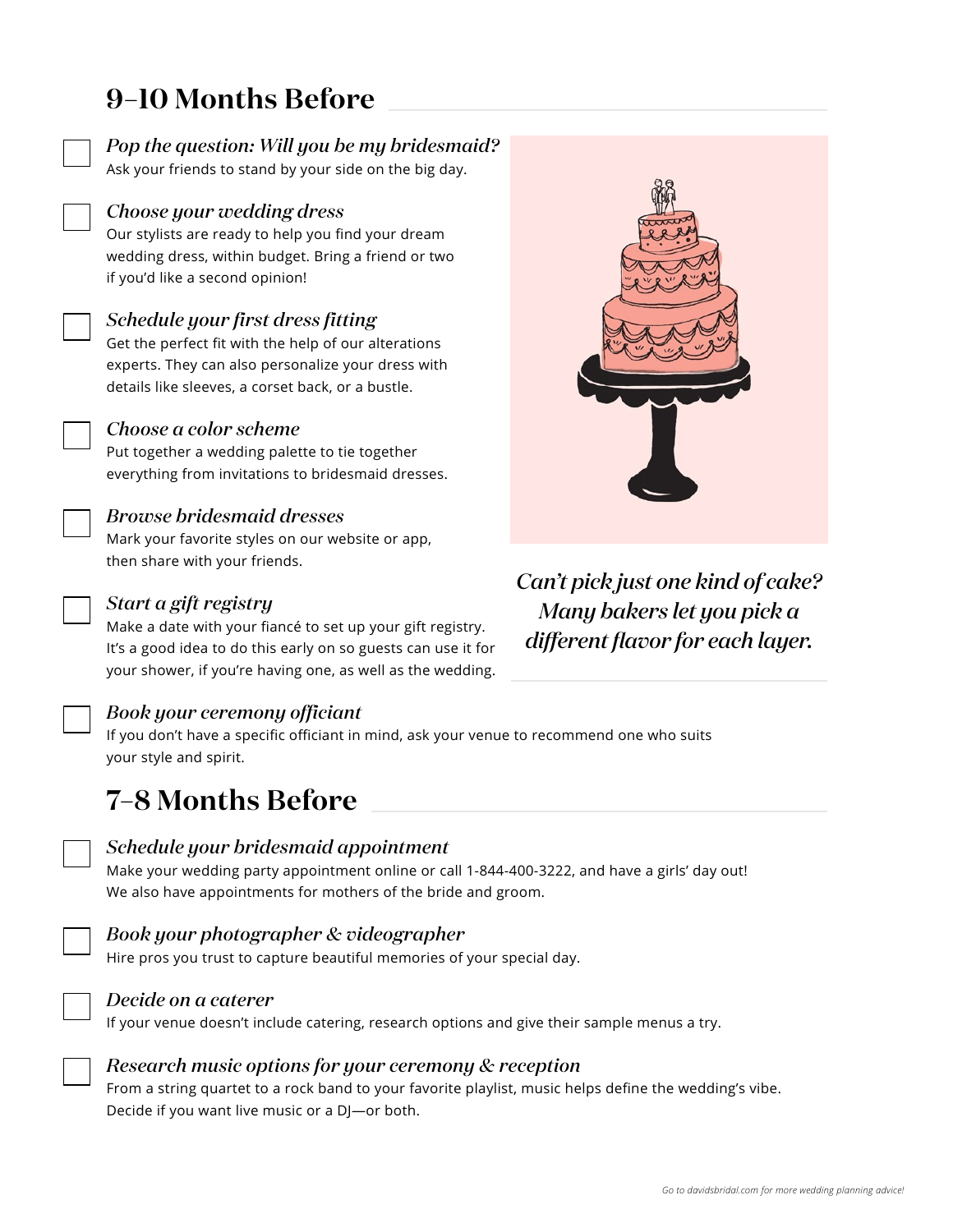# **5–6 Months Before**

and select styles for groomsmen.



*Choose wedding-day looks for the guys* Purchase or rent the groom's tuxedo or suit,



#### *Choose your bridesmaid dresses*

With so many colors and styles, there are endless ways to coordinate your bridesmaids.



# *Arrange wedding-day transportation*

Plan how your wedding party and guests will get to and from their hotel, the ceremony, and the reception.



# *Browse wedding invitations*

Don't forget to include an RSVP date on your response card! It's best to give guests 1–2 weeks to respond after they receive the invitation.



*The groom will stand out stylishly if he wears a tie that's a different color from the groomsmen's.*



#### *Decide where you'll stay on your wedding night*

Reserve a romantic honeymoon suite for your first night as a married couple.



# *Purchase wedding bands*

Consider engraving your rings with your initials and the wedding date or words that mean something special to the two of you.



# *Discuss bridal shower & bachelorette party plans with your maid of honor*

Even though you're not in charge of planning these events, prepare a list of invitees for the hostess. Consider an informal celebration to thank your bridesmaids for being a part of your special day.

# **3–4 Months Before**



#### *Book your glam squad*

Schedule hair and makeup trials so you don't have any surprises on the big day. Don't forget to bring your veil or other hair accessories to the appointment.



# *Check in with bridesmaids about their dresses*

Make sure your bridesmaids have ordered their dresses and accessories so they'll arrive in time.



# *Go to your first bridal gown fitting*

Invite your maid of honor or your mom to join you! Don't forget to bring the undergarments and shoes you plan to wear at the wedding.



#### *Select wedding decorations*

Pick out all the trimmings you need to make the ceremony and reception venues feel festive, including a ring pillow, guest book, and unity candles.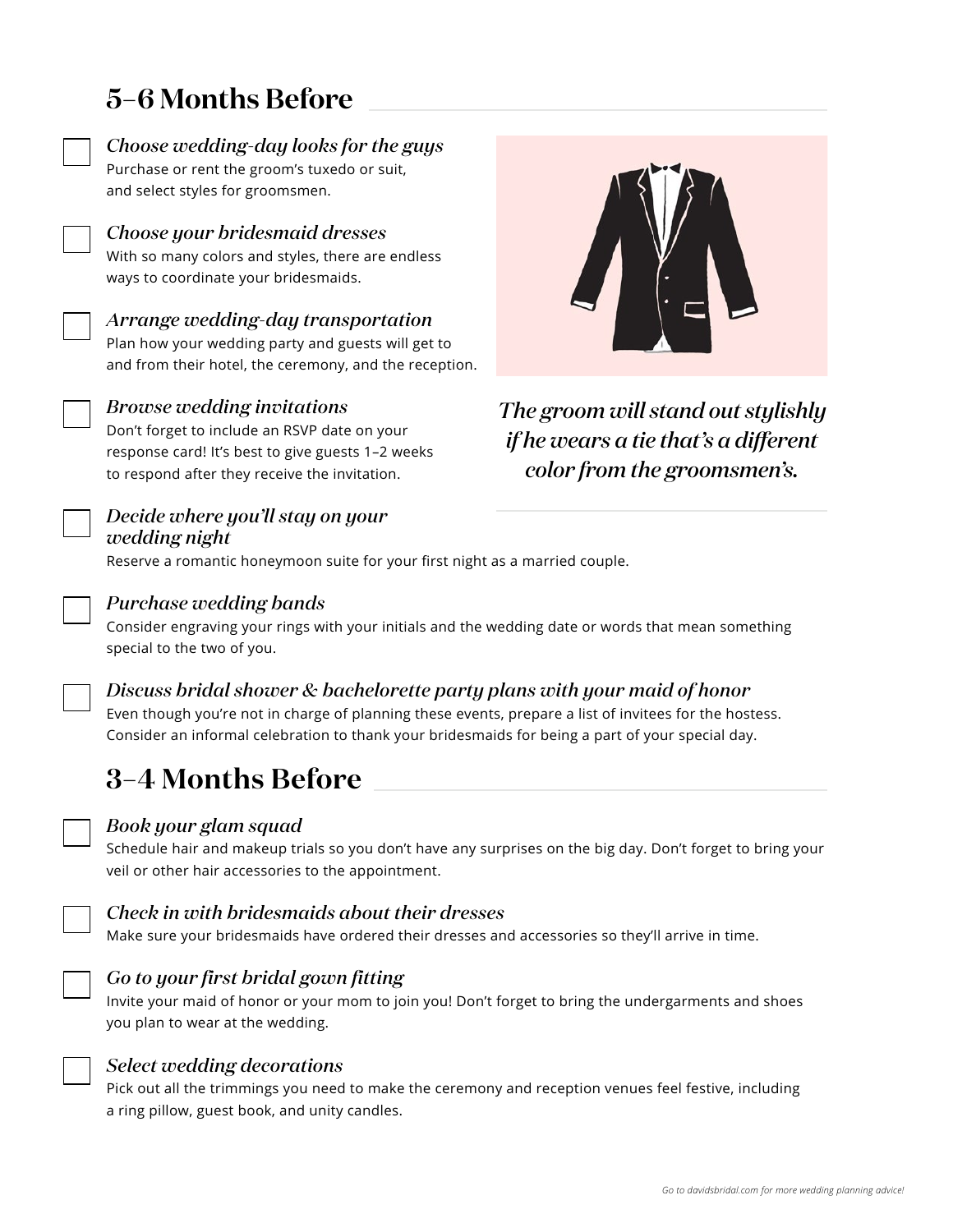#### *Order wedding flowers*

From bouquets to centerpieces, flowers add natural beauty to your wedding.

### *Finalize the details of your ceremony & reception*

Choose honored guests to say readings, and give them copies of the text so they'll have plenty of time to practice. Decide on songs and who will be singing or playing them.



Sending invitations 8–12 weeks before the ceremony gives guests enough time to RSVP before you need to confirm the final head count with your caterer.



#### *Decide on your wedding vows*

Discuss whether you'll say traditional wedding vows or write your own.



Thank your parents, bridesmaids, groomsmen, and flower girls with personalized gifts.



#### *Finalize the menu with your caterer*

Discuss any special meal requests, and choose a signature cocktail to serve.



#### *Decide on wedding favors*

Leave your guests with something to remember the day. We have favors to match every wedding theme, from rustic to elegant.



#### *Plan your rehearsal dinner*

Send invitations to your rehearsal dinner guests. Some couples invite only the wedding party, but it's also a nice gesture to include out-of-town guests.



# *Check in with your mom & future mother-in-law about their dresses*

For help picking out a style that coordinates with the party and flatters her in every way, make an appointment with a stylist.



#### *Order flower girl dresses*

Since girls little girls grow fast, it's best to shop for these styles a little closer to the date.

# **1–2 Months Before**



#### *Go to your final gown fitting*

Bring your shoes, lingerie, and other wedding-day accessories for one last look!



#### *Arrange for your marriage license & request certified copies*

Regulations vary by state, so check local guidelines. If you're planning to change your name, you'll need certified copies of your marriage license.



*Even if you're having a professional do your makeup, buy a tube of your wedding-day lipstick so you'll have the right color for touch-ups.*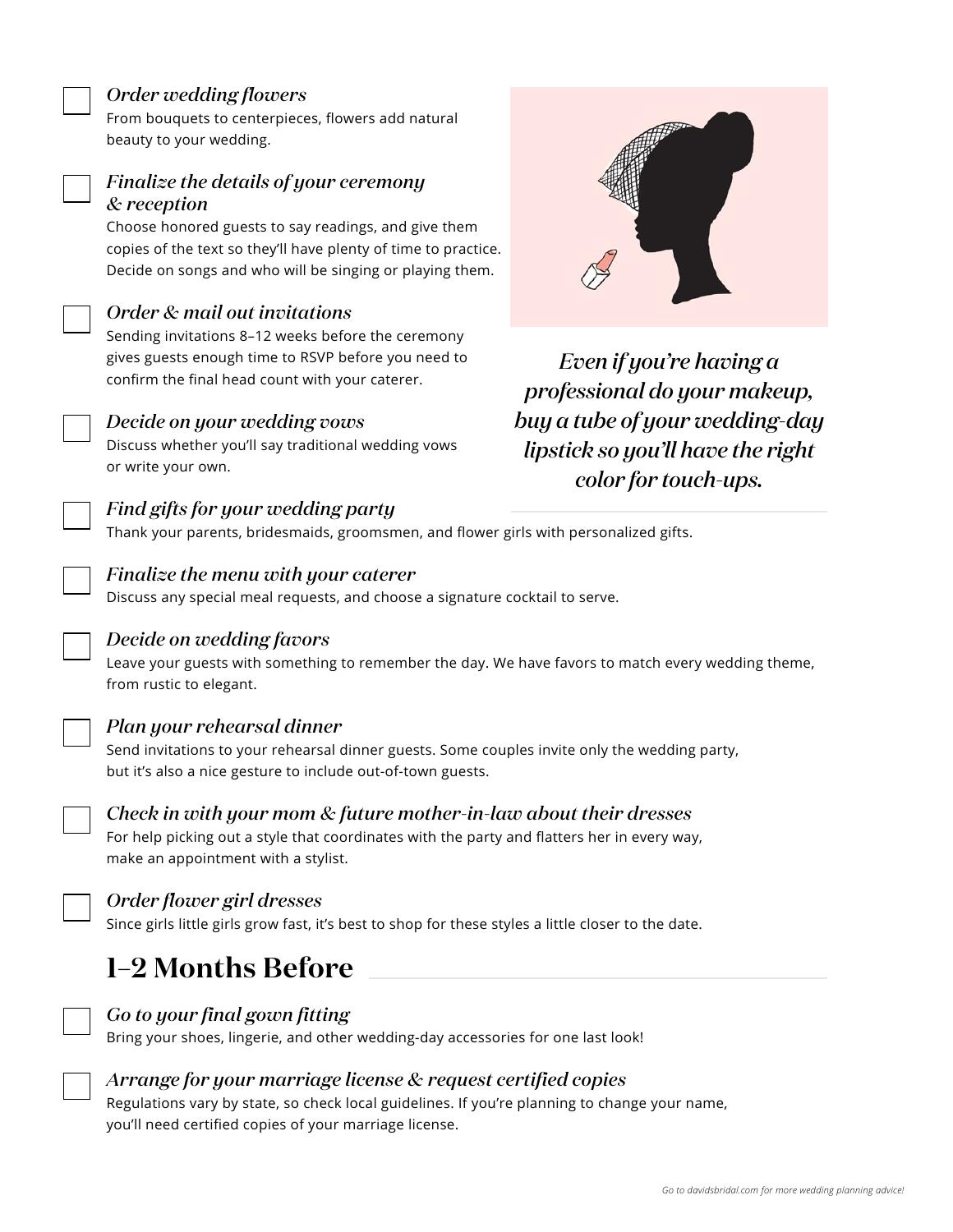#### *Create your wedding ceremony programs*

Customize your ceremony programs with the names of the people in your wedding party, your ceremony readings, and a note of thanks to guests for attending.



#### *Order stationery for the reception*

Coordinate your table numbers, escort cards or place cards, menus, napkins and more.



#### *Be a thoughtful host*

Think about providing welcome bags and tips for out-of-towners. Consider hiring a babysitter or planning kid-friendly activities so grown-up guests can relax and enjoy the party.

# **2–4 Weeks Before**



#### *Confirm the ceremony details with your officiant*

Running through the order of the readings and other details will give you peace of mind.



# *Confirm the guest count & meal options*

Call anyone on your guest list who hasn't RSVP'd to find out if they're coming.

#### *Give your seating chart & final headcount to your caterer, venue, or host*

Figure out where everyone is sitting, and share the arrangement and meal counts. Don't forget to include food for the vendors like the photographer and DJ.

#### *Write or print place cards & table cards*

Consider displaying place cards in a fun way that corresponds to your theme. String them up with twine, stand them in decorative holders—oh, the possibilities!

#### *Write toasts for your rehearsal dinner & reception*

If you or your fiancé will be giving a speech, jot down your thoughts so you're prepared when it's time to stand in front of the mic.



*A signature cocktail is a great way to introduce guests to something new. Don't forget to give your drink a fun name!*

# **1 Week Before**

#### *Prepare payments & tips for your officiant & vendors*

Designate a responsible friend or relative to make sure everyone gets paid—that way you won't have to worry at the reception. A handwritten thank-you note is always a nice touch.

#### *Put together a wedding-day schedule*

Send guests an email with a schedule of the day's events, directions, and any transportation info.